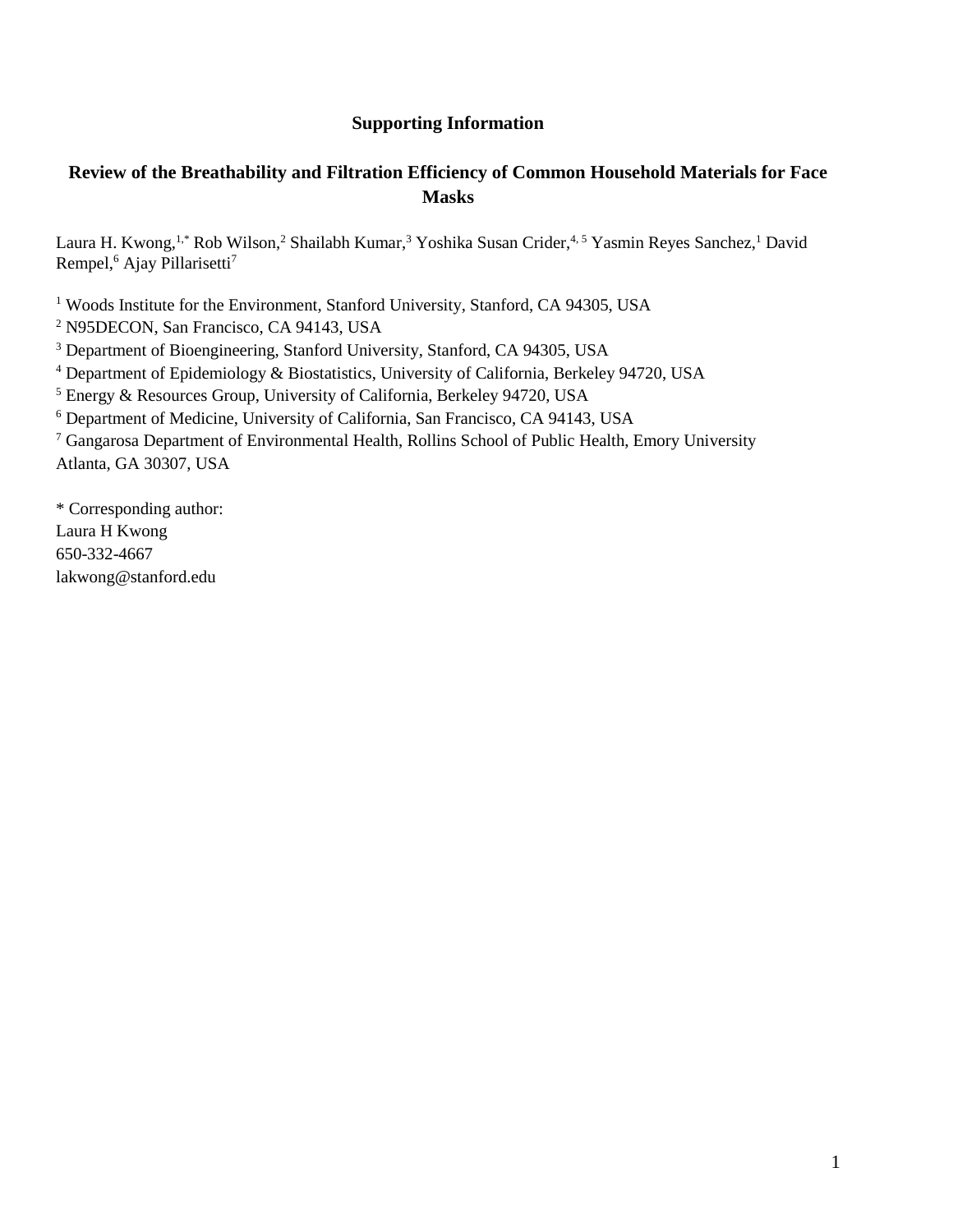### Combining measurements of pressure differential and filtration efficiency

There are several terms that have been formulated to indicate the quality of a filter considering both pressure differential and filtration efficiency simultaneously. Two of these indicators are the Quality Factor (Q or QF)  $^{1,2}$  $^{1,2}$  $^{1,2}$ the filter quality (q) and the Figure of Merit (FOM) which are defined as follows[:](https://paperpile.com/c/bwCGjl/h1JQY)<sup>2</sup>

> $Q = -100 \log \alpha / \Delta P$  $q = - \ln \alpha / \Delta P$  $FOM = ln (1 - \alpha) / \Delta P$

where  $\alpha$  is penetration (as a proportion) and  $\Delta P$  is the pressure differential in kPa. Q, q, and FOM should only be compared across materials tested with the same flow velocity and particle size. Q, q, and FOM both assume that the airflow resistance is proportional to the thickness of the filter medium while the penetration decreases exponentially with increasing thickness. If two layers of a filter are used, a new Q, q, and FOM must be calculated for the layered material; Q, q, and FOM are not additive. Additionally, Q, q, and FOM are appropriate only to describe a filter in its initial state, before any particle loading has occurred. Material with a higher Q, q, or FOM value can accomplish a relatively high filtration with a relatively low pressure differential and could be good candidates for face masks.

An alternative indicator is the Filter Utility Factor  $(FUF)$ [,](https://paperpile.com/c/bwCGjl/bHlhr)<sup>3</sup> which considers the variation in pressure differential and filtration efficiency as loading increases and is defined as

$$
FUF(t_F) = \left(\frac{C_0 \cdot \eta_{Fon}}{\Delta p_0 \cdot u_{PE}}\right) \cdot \begin{bmatrix} \frac{t_F}{\int\limits_0^t [1 - P(t)] \cdot dt} \\ \frac{t_F}{\tau_C + \int\limits_0^t \frac{\Delta p(t)}{\Delta p_0} \cdot dt} \end{bmatrix}
$$

Where

 $c<sub>0</sub>$  is the upstream aerosol concentration;  $t_F$  is the filter service life;  $\Delta p_0$  is the initial air flow resistance;  $u_{PE}$  is the unit price of energy;  $\tau_c$  is the time constant for a filter (each filter has its own time constant function of several parameters); η is the efficiency of the fan.

Unfortunately, current laboratory methods of dust dispersion do not allow for FUF to be accurately evaluated[.](https://paperpile.com/c/bwCGjl/d3jI1)<sup>4</sup>

A fourth indicator, K, measures the increase in pressure differential of the filter per gram of dust retained.<sup>[4](https://paperpile.com/c/bwCGjl/d3jI1)</sup> K is defined as

$$
K = \Delta P_{\text{average}} / \text{DHC}
$$

where DHC is the dust holding capacity, which is the amount of dust that can be loaded onto a filter until it reaches a certain final pressure differential (*e.g.* 300 Pa) and ΔPaverage is the average pressure differential during the loading phase until the final pressure differential is reached.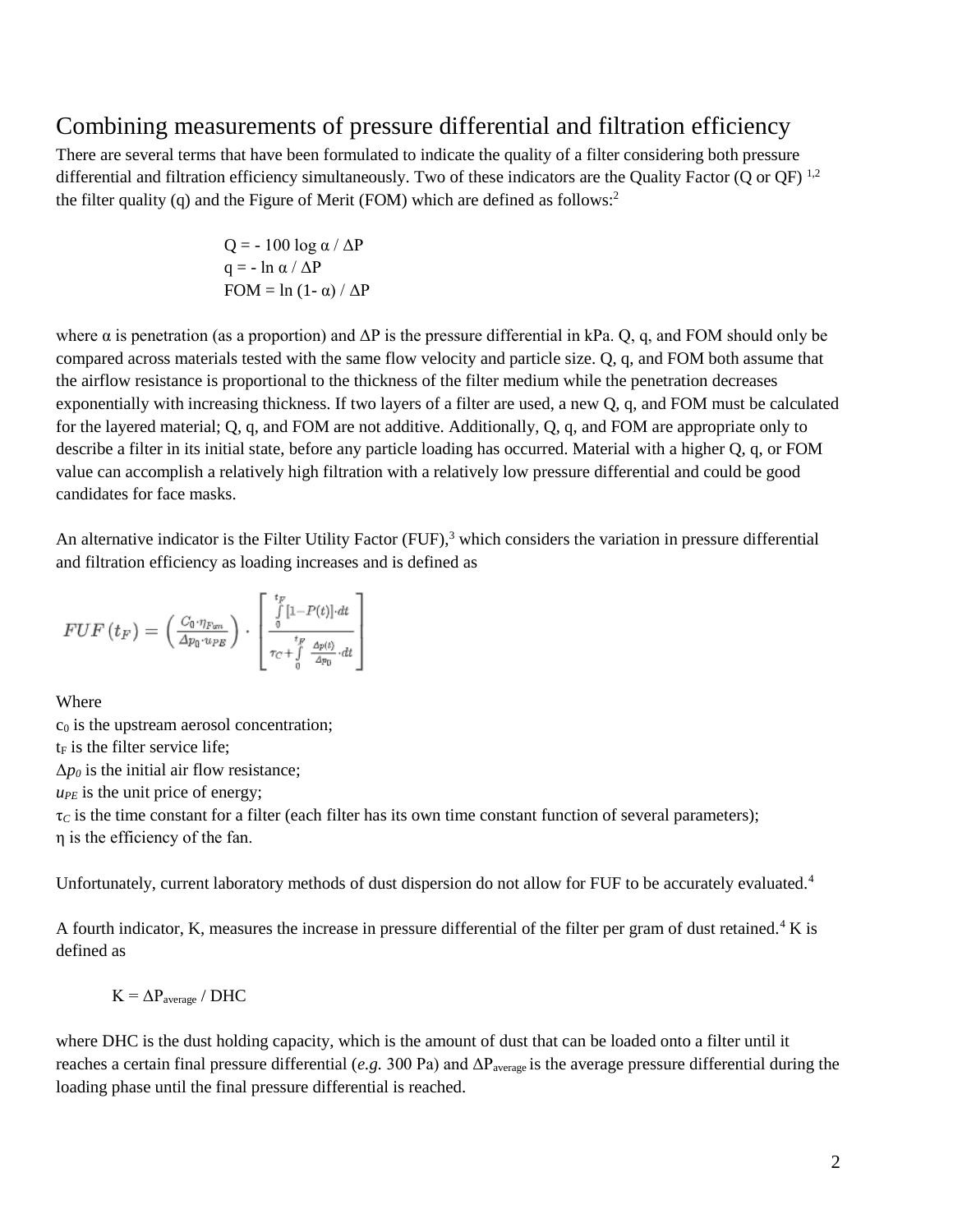# Effect of face velocity on pressure differential

As expected, increasing pressure differential is associated with increasing face velocity (Figure S1).<sup>[5,](https://paperpile.com/c/bwCGjl/3fXiv) [6](https://paperpile.com/c/bwCGjl/nIMnM)</sup> However, theincrease was not always linear. Note that the pressure differentials in Hao *et al.* 2020<sup>5</sup> are much higher than all other studies.



**Figure S1.** Pressure differential *versus* face velocity for a single layer of various materials.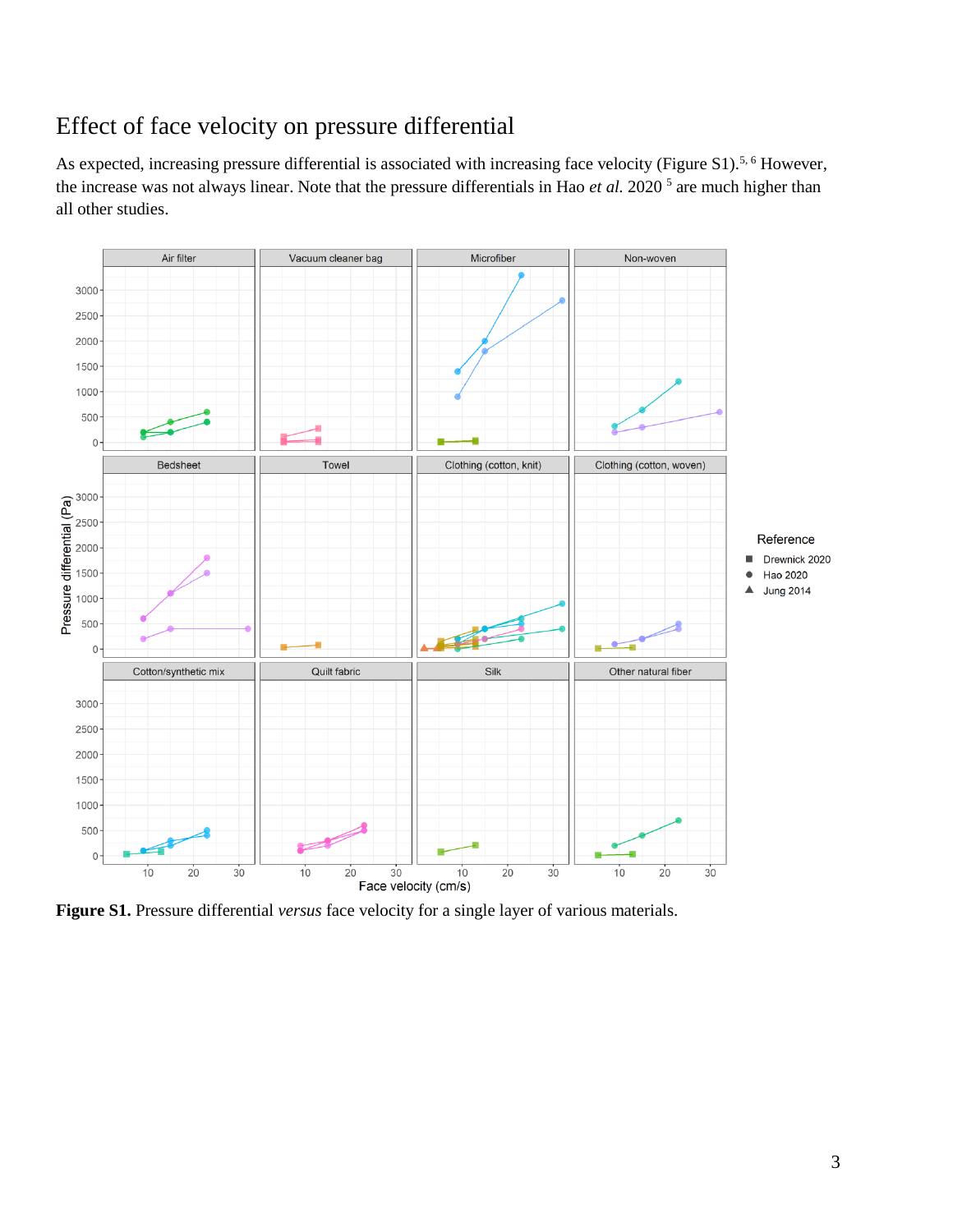# Effect of layers on pressure differential

In general, there is a monotonic increase in pressure differential with increasing layers of fabric (Figure S2). However, the slope is different between materials and also different for the same material indicating differences in characteristics of a fabric from one region of the same fabric to the next. Some fabrics, such as bedsheets, microfibers, and quilt fabrics have a high pressure differential with just one or two layers, but within microfibers and quilt fabric there is a wide range of differences.



**Figure S2.** The effect of multiple layers of different fabrics on pressure differential. The horizontal axis is the number of layers of fabric and the vertical axis is the pressure differential.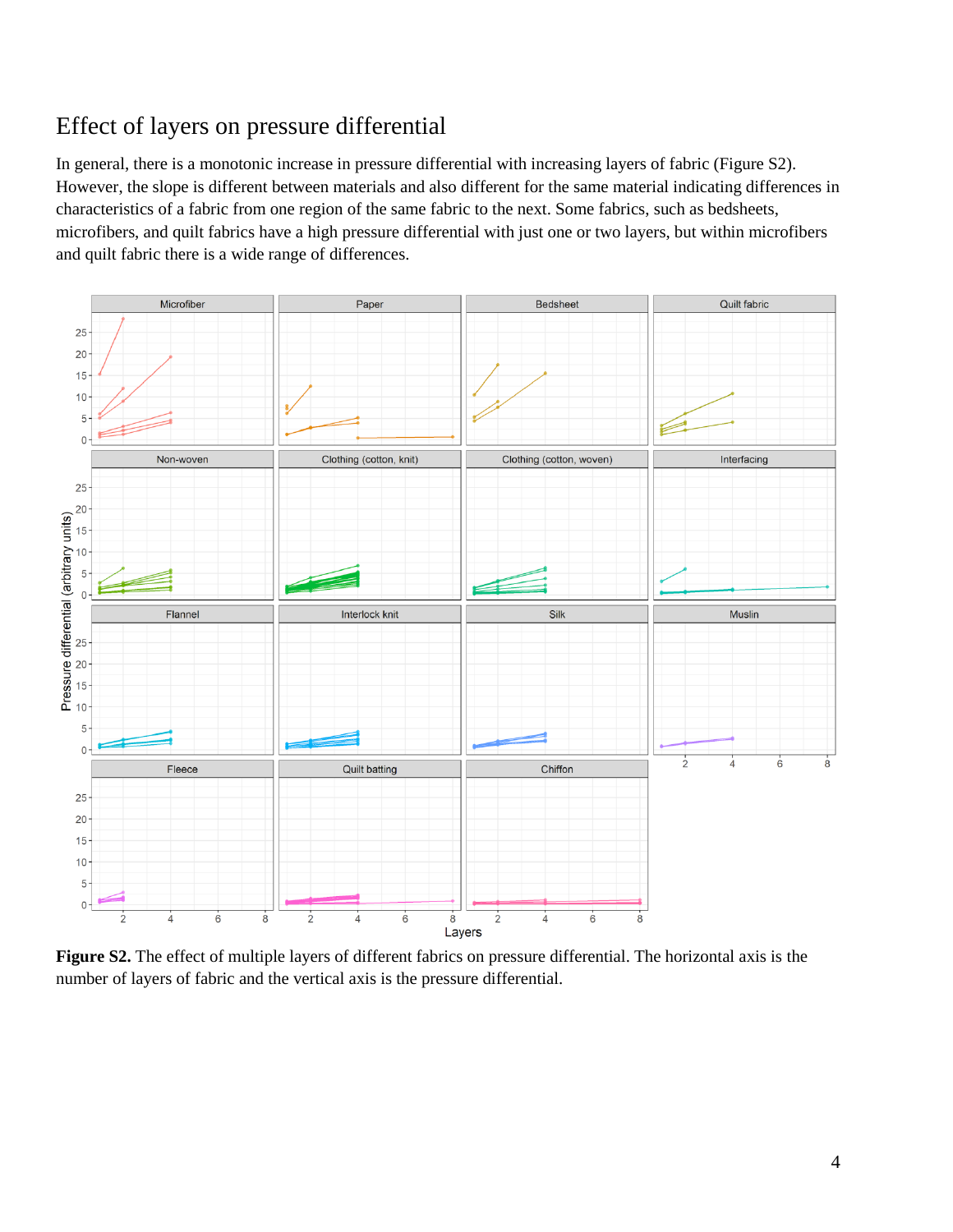## Detailed summaries of studies that assessed the penetration of bacteria or nonstandard particles

#### Amour *et al.* 2020

In this non-peer-reviewed pre-prin[t,](https://paperpile.com/c/bwCGjl/4K1UG)<sup>7</sup> Amour *et al.* tested four cloth masks, one N95 filtering facepiece respirator, and two medical masks that were commercially available in Dar es Salaam, Tanzania. Two types of bacteria, *S. aureus* ATCC 25923 and *E. coli* ATCC 25922, were used to prepare an inoculum that was sprayed at the masks at approximately 31.5 ft<sup>3</sup>/min. The unsprayed side of the mask was swabbed at 0 and 4 hr and the samples incubated and counted.

The primary finding of this study was that no mask had an unsprayed surface that was positive for both *S. aureus* and *E. coli* at 0 hr and only one mask, made of cloth, was positive for both when sampled at 4 hr. All positive samples contained only 1 colony-forming unit.

The primary limitation of this study was that the amount of surface area swabbed was not clear and if the surface area varied across masks, those masks with more swabbed surface area would be more likely to be positive for bacteria. While the cloth masks were described as two layers of kitenge fabric with or without a middle filter layer, the characteristics of materials were not presented in enough detail to allow for the experiments to be replicated. This study only qualitatively assessed filtration efficiency so the results are not discussed further in this report. The authors did not assess masks for breathability.

#### Davies *et al.* 2013

In a peer-reviewed and widely-cited paper, Davies *et al.* <sup>[8](https://paperpile.com/c/bwCGjl/yA6Dr)</sup> tested the filtration efficiency and pressure differential of common household materials and a surgical mask (EN14683 class 1) against penetration by the bacteria *B. atrophaeus* (**≈**1000 nm in diameter) and the virus Bacteriophage MS2 (**≈**20 nm in diameter). The fabrics tested included a cotton T-shirt, scarf, a tea towel, a pillowcase, a cotton mix, linen, and silk. Fabric masks were also tested on human volunteers for fit using a TSI PortaCount. Volunteers ( $N = 21$ ) also coughed into a box with culture media while wearing either a surgical mask, a cloth mask, or no mask.

The primary finding was that the tea towel demonstrated the highest filtration efficiency but also had the highest pressure drop. Increasing from one to two layers of a cotton T-shirt or pillowcase led to little change in filtration efficiency or pressure differential while increasing to two layers of the tea towel increased filtration efficiency and pressure differential. The surgical mask and vacuum cleaner bag had the highest filtration efficiency. The fit test was better with the surgical mask than the homemade mask. Bacterial colony units from the cough test were significantly lower with the surgical and homemade masks than without a mask. A limitation of this study was that the area of the tested circular coupons was not given, so the face velocity could not be calculated. Consequently, it was unclear how the results compare with results from other studies. Additionally, the pressure measurement technique was not specified and no units were given for pressure, so the breathability of different materials was unclear. Finally, the characteristics of materials were not presented in enough detail to allow for the experiments to be replicated or for consumers to identify/purchase the most effective fabrics/materials. The results cannot be compared to experiments of particles penetrating a mask.

#### Fischer *et al.* 2020

In thi[s](https://paperpile.com/c/bwCGjl/3q1KN) peer-reviewed study, Fischer and colleagues<sup>9</sup> describe and demonstrate a proof-of-principle of an inexpensive method for evaluating the performance of masks at blocking droplets and aerosols released when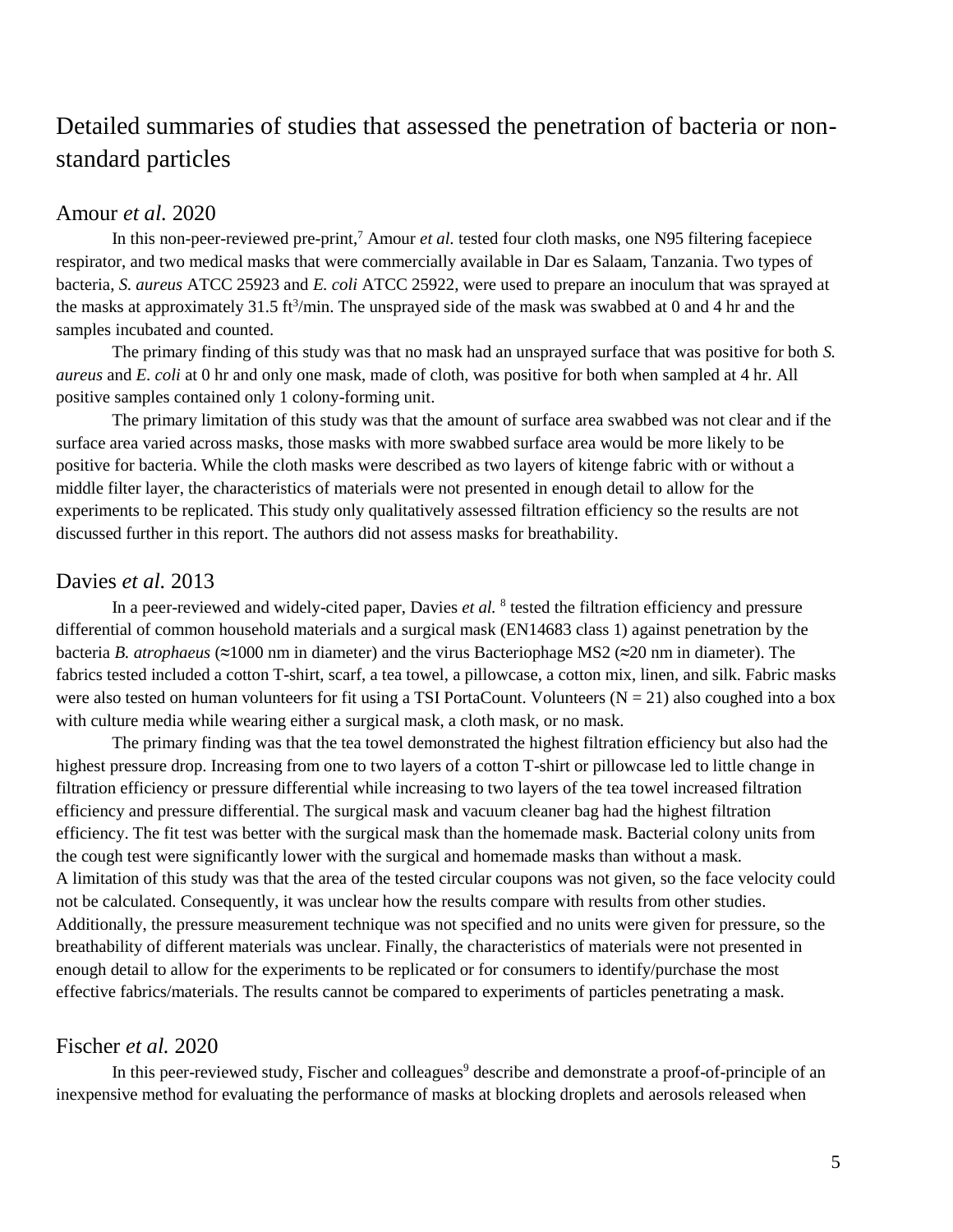speaking. In summary, a mask wearer repeated a sentence five times into the path of a laser beam in a dark enclosure. A cell phone camera was used to capture scattering of the laser light due to perturbation by the emitted droplets and aerosols. This low-cost method allowed for comparison of the relative effectiveness of various types of masks at blocking droplets and aerosols emitted during speech. The authors tested this method on synthetic, cotton, fleece, surgical-style and N95 masks, as well as a double-layer bandana. Three masks (surgical-style, one cotton mask option, and bandana) were tested by four different mask wearers each performing 10 trials of the 5 sentence test; the remainder were tested by only one wearer.

The primary finding was that the low-cost method was able to detect differences in how well different masks performed. A fitted N95, surgical-style, and cotton-polypropylene-cotton mask were the top three performing masks. A valved N95 mask performed similarly to several 100% cotton masks. A knitted mask, a double-layer bandana, and a fleece gaiter were the three lowest performing masks. The authors note that more droplets and aerosols penetrated a fleece gaiter than when no mask was used at all and suggest that wearing a fleece gaiter may be counterproductive. However, both the control and fleece gaiter results are from a single person repeating the 5-sentence test 10 times; for both, error bars for relative droplet count were wide and completely overlapped, indicating that there is no significant difference in the results. Wide error bars were also observed with the bandana and knitted mask.

The researchers acknowledged some methodological limitations. Only droplets that pass through the laser beam are counted, potentially undercounting emitted droplets. The resolution of the cell phone camera also limits detection sensitivity and the ability to detect particles below 500 nm. Finally, results may be influenced by face size, speech volume and patterns, and other characteristics unique to the mask wearer. Materials are not described in enough detail for the experiment to be replicated. The results cannot be compared to experiments of standardized particles penetrating a mask.

#### Parlin *et al.* 2020

In a non-peer-reviewed pre-print, Parlin *et al.[10](https://paperpile.com/c/bwCGjl/6cl6N)* tested natural and unmanipulated silk (cocoon walls of *B. mori* and *H. cecropia*), washed and unwashed 100% mulberry silk, 100% cotton, and polyester, and Chinese surgical mask. The authors examined the hydrophobicity, saturation propensity, gas exchange rate, and penetration of aerosolized water droplets ( $88 \pm 4$  cm/s) before and after masks were sterilized with dry heat (70 °C). The authors tested three sources for each material type and three technical replicates for each source. They described the composition and thickness of each material.

The primary findings were that silk-based materials were hydrophobic while cotton, polyester, and paper towels were hydrophilic. Cotton and paper towels had the largest droplet spread. *B. mori* cocoons and cotton had the highest gas exchange rate. A single layer of each material blocked a 2 μL water droplet equally well.

While this study qualitatively suggests that some fabrics are less likely to be penetrated by water than other fabrics, the results cannot be compared to studies that quantitatively examined filtration efficiency because particle filtration efficiency was not assessed. Instead, the study examined the penetration of water droplets. The study also used a face velocity that was nearly ten times higher than the face velocity used in standard methods.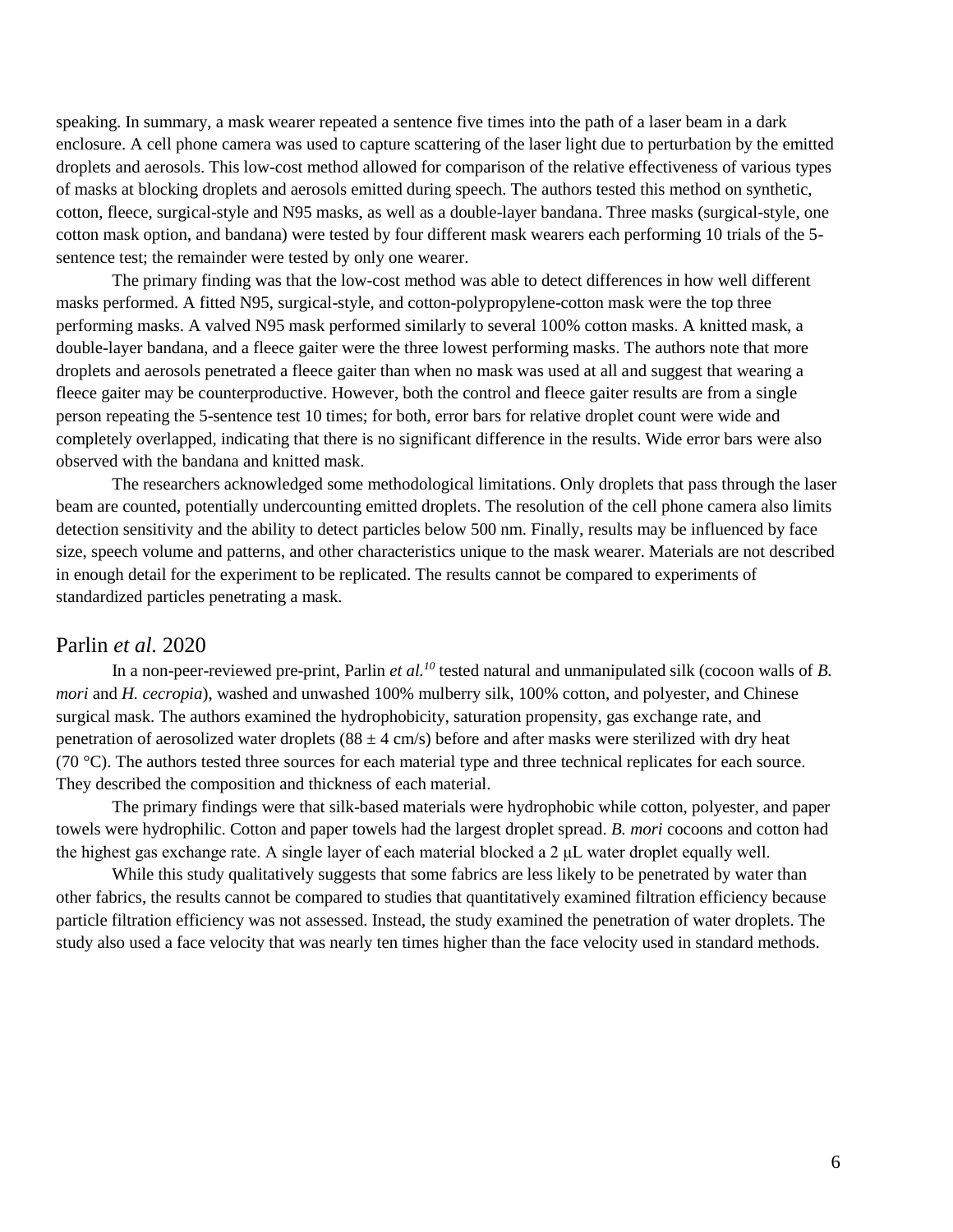| Reference      | Peer-<br>reviewed | <b>Standard methods</b><br>used?                         | <b>Ouantitative</b><br>pressure<br>differential<br>available (Pa) | Quantitative<br>filtration<br>efficiency<br>available | <b>Fabrics</b><br>described in<br>enough detail so<br>study could be<br>replicated | Number of<br>replicates |
|----------------|-------------------|----------------------------------------------------------|-------------------------------------------------------------------|-------------------------------------------------------|------------------------------------------------------------------------------------|-------------------------|
|                | N <sub>0</sub>    | Non-standard                                             | N <sub>0</sub>                                                    | N <sub>0</sub>                                        | Yes                                                                                |                         |
| 8              | Yes               | Similar to ASTM<br>BFE, but different<br>bacterial sizes | No (no units)                                                     | Yes                                                   | N <sub>o</sub>                                                                     | 9                       |
| $\overline{9}$ | Yes               | N <sub>0</sub>                                           | N <sub>0</sub>                                                    | N <sub>0</sub>                                        | Yes                                                                                | $10-40$                 |
| 10             | N <sub>0</sub>    | N <sub>o</sub>                                           | N <sub>0</sub>                                                    | N <sub>0</sub>                                        | Yes                                                                                | 9                       |

**Table S1.** Quality assessment of studies that tested the filtration efficiency of bacteria or non-standard particles

**Table S2.** Summary of experimental methods of studies that tested the filtration efficiency of bacteria or nonstandard particles

| <b>Reference</b> | Area under<br>test $(cm2)$ | <b>Face velocity</b><br>$\text{(cm/s)}$ | <b>Test particle</b>                                            | Particle size                                                                 | Particle<br>dispersion            |
|------------------|----------------------------|-----------------------------------------|-----------------------------------------------------------------|-------------------------------------------------------------------------------|-----------------------------------|
| $\tau$           | Not specified              | Not specified                           | S. aureus, E.<br>coli                                           | Not specified                                                                 | Not specified                     |
| 8                | Not specified              | Not specified                           | B. atrophaeus,<br>Bacteriophage<br>MS <sub>2</sub>              | $95 - 125$ nm,<br>$23 \text{ nm}$                                             | Polydisperse<br>&<br>Monodisperse |
| 9                | Not specified              | Normal talking                          | Droplets and<br>aerosols<br>naturally<br>formed when<br>talking | Not specified                                                                 | Polydisperse                      |
| 10               | Not specified              | $88 \pm 4$ cm/s                         | Water                                                           | Not specified, but volume<br>estimated to be $0.125 \pm 0.05$ mL<br>of liquid | Polydisperse                      |